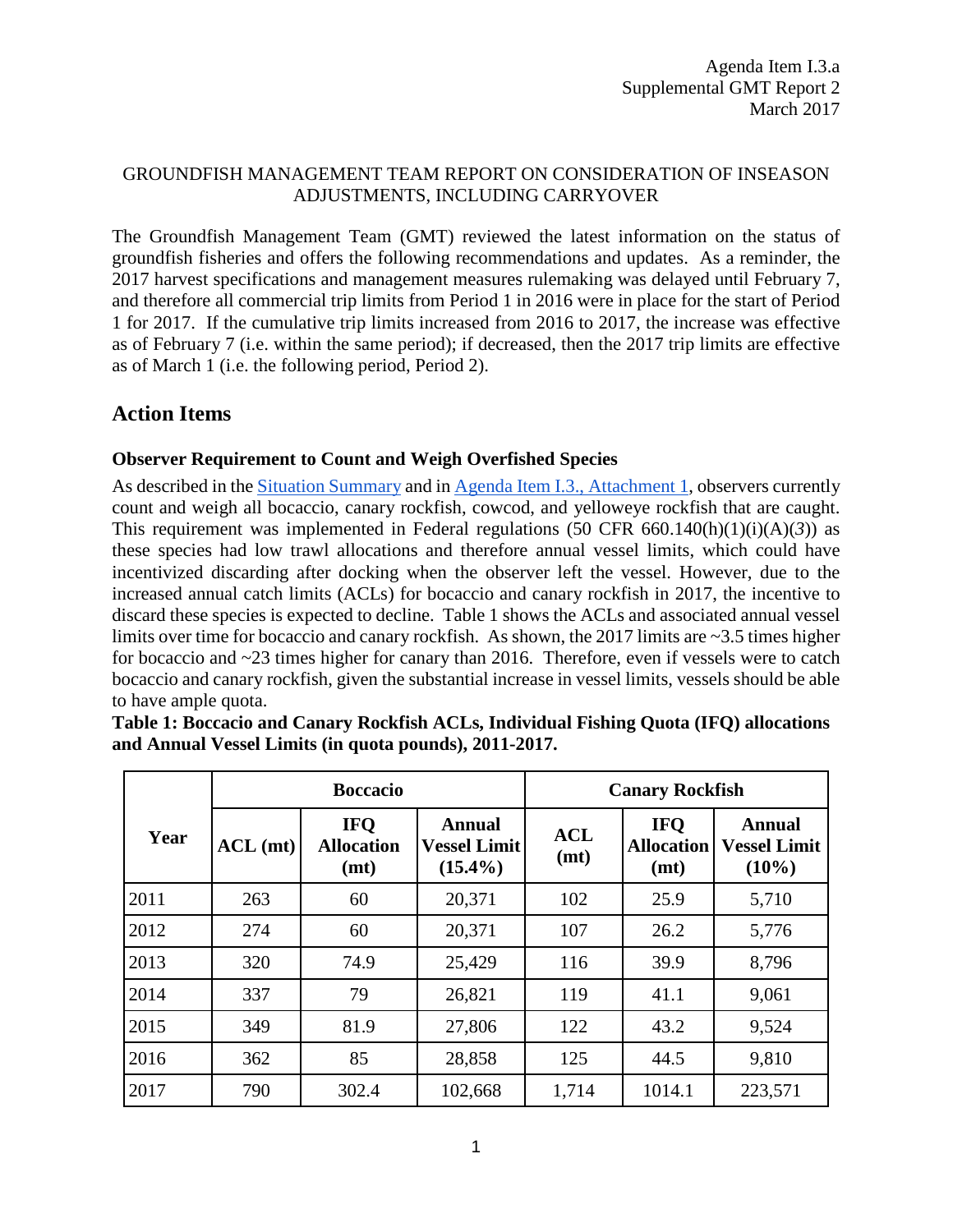The GMT understands from the West Coast Groundfish Observer Program (WCGOP) that if either bocaccio or canary rockfish becomes a targeted species, observers would be unable to count and weigh every fish due to the large volume. Furthermore, by eliminating the requirement, it may reduce the burden on observers, and industry. The list of species for which this requirement applies may be amended through routine inseason action procedures. **The GMT therefore recommends that the Council remove bocaccio and canary rockfish from the list of species that must be weighed and enumerated, as described in the regulations for the Shorebased IFQ Program.** 

#### **Washington Recreational Fishery**

The GMT reviewed the Supplemental Washington Department of Fish and Wildlife (WDFW) report [\(Agenda Item, I.3.a.](http://www.pcouncil.org/wp-content/uploads/2017/03/I3a_Sup_WDFW_Rpt_inseason2017_Mar2017BB.pdf) [Supplemental WDFW Report\)](http://www.pcouncil.org/wp-content/uploads/2017/03/I3a_Sup_WDFW_Rpt_inseason2017_Mar2017BB.pdf) and discussed the proposed changes recommended by WDFW. The primary change is to reduce the recreational rockfish bag limit from 10 to 7 rockfish per day, which is needed to keep recreational black rockfish catch under the 2017 and 2018 harvest guidelines. The bottomfish aggregate daily bag limit is also proposed to be reduced from 12 to 9 to maintain a similar relationship between the rockfish bag limit and the aggregate bottomfish limit. In addition to bag limit changes, WDFW is planning to eliminate the lingcod minimum size limit to allow anglers to keep smaller lingcod and potentially reduce time on the water, which may reduce encounters with additional rockfish including yelloweye rockfish (YE) that may need to be discarded. This item is included under Action Items as WDFW is recommending that National Marine Fisheries Service take conforming action on these measures at this meeting. **The GMT recommends the Council adopt the recommendations in the WDFW report.**

# **Informational Items**

### **International Pacific Halibut Commission (IPHC) Expanded Survey Stations Potential Additional Yelloweye Rockfish Impacts**

The GMT was informed by the IPHC that they are intending to add survey stations off of Northern Washington and northern California in 2017. The purpose of these additional stations is to: (1) expanded depth range (4 shallow and 2 deeper in CA; 2 shallow in WA); (2) expand further into CA (16 stations); and (3) explore denser grid (DG) stations (26 stations in WA). Based on the proposed stations, IPHC is requesting an additional 0.3 mt of yelloweye rockfish, increasing the projected impacts from 1.1 mt to 1.4 mt. IPHC developed that estimate by using the average yelloweye rockfish number per skate (NPUE) from 2007-2016 for the standard grid (SG) stations (0.720 mt; [Table 2\)](#page-2-0), and from 2013-2016 by skate for selected rockfish stations and multiplying it by the total number of new skates in the new DG (0.606 mt; [Table 3\)](#page-2-1). Those two values were then added together to get a new estimate of 1.33 mt, which was rounded up to 1.4 mt. The GMT believes this estimate may be high; however, we were unable to derive a more refined estimate. Therefore, the GMT believes the IPHC estimate is the best available. There is currently 2.7 mt residual of yelloweye rockfish in the projected impacts in the 2017 scorecard (Attachment 2). If the IPHC survey projection is increased to 1.4 mt, the residual will be reduced to 2.3 mt, and no other fishery sectors should be impacted by this change at this time. However, the GMT does note that the projected impacts for the IFQ fishery is currently lower than the allocation, but once allocated to the IFQ sector, pounds cannot be reallocated (taken back) inseason. This would make the residual closer to 1.1 mt, if the IPHC survey projected impacts are increased.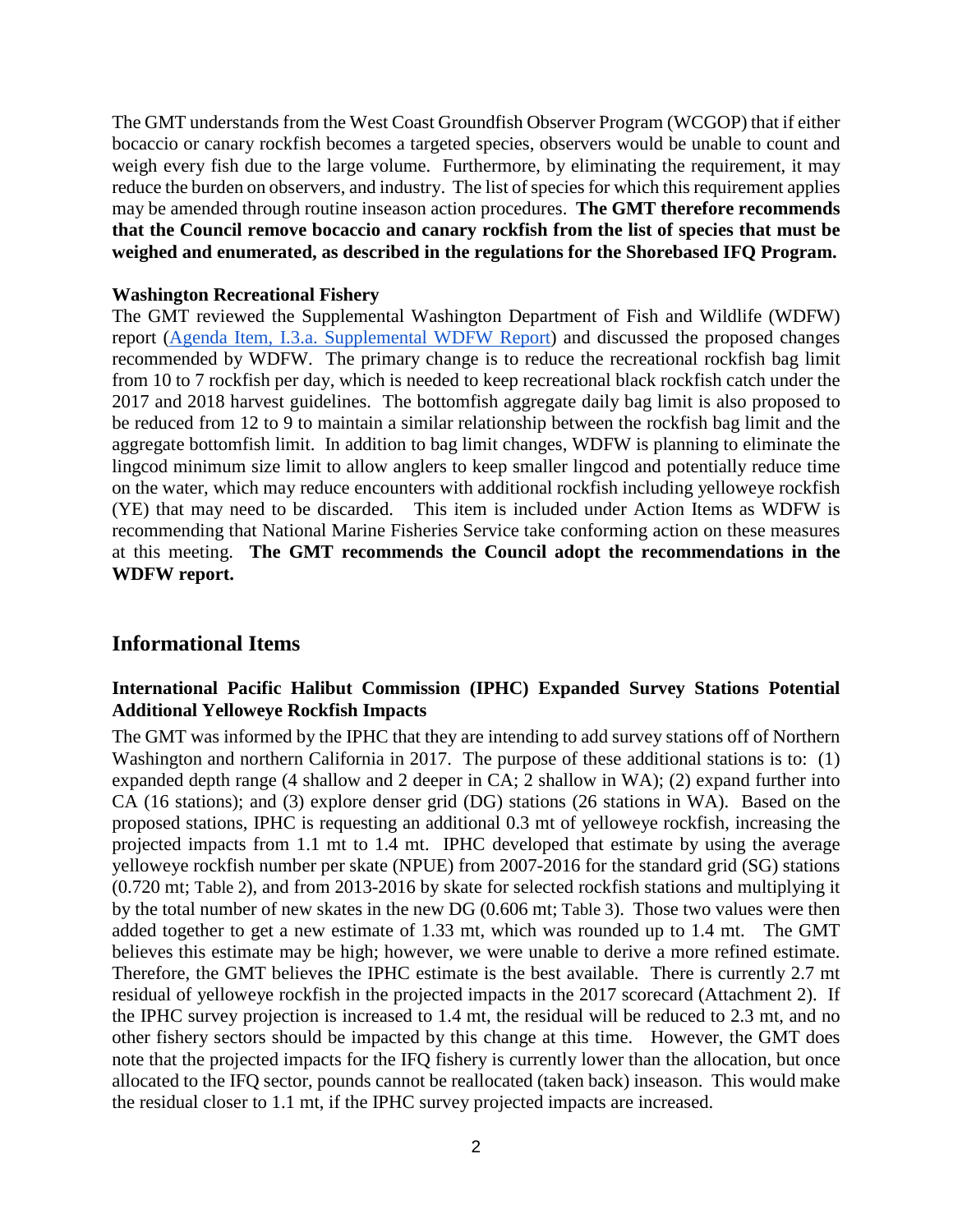<span id="page-2-0"></span>**Table 2: Estimate of projected yelloweye rockfish impacts from the 2017 IPHC standard grid (SG) survey stations.**

| Year range for<br>Avg. NPUE | <b>Total 2A skates for</b><br>2017, excluding Puget<br>Sound and DG | <b>NPUE</b> for<br>year range | <b>Predicted</b><br>Catch (No.) | YE avg.<br>$wt.$ (kg)<br>for 2016 | Weight<br>(mt) |
|-----------------------------|---------------------------------------------------------------------|-------------------------------|---------------------------------|-----------------------------------|----------------|
| 2007-2016                   | 864                                                                 | 0.27954                       | 242                             | 2.98                              | 0.720          |

<span id="page-2-1"></span>**Table 3: Estimate of projected yelloweye rockfish impacts from the 2017 IPHC densified grid (DG) stations.**

| <b>Catch from</b><br><b>1082 and RI</b><br><b>Stations 2013-</b><br>2016 | <b>Skates Fished</b><br>at 1082 and RI<br>stations 2013-<br>2016 | YE per<br>skate at RI<br>2013-2016 | Number of<br>skates in<br>DG region | No. YE<br>predicted for<br>DG stations,<br>using RI rate | YE Avg.<br>Wt. for<br>2016 | <b>Total</b><br>predicted<br>weight of<br>$YE$ (mt) |
|--------------------------------------------------------------------------|------------------------------------------------------------------|------------------------------------|-------------------------------------|----------------------------------------------------------|----------------------------|-----------------------------------------------------|
| 159                                                                      | 122                                                              | 1.30                               | 156                                 | 203.31                                                   | 2.98                       | 0.606                                               |

In addition to receiving periodic a preliminary estimate of rockfish catch as the IPHC survey is underway, the Council typically has a preliminary final estimate of total yelloweye rockfish impacts at the September Council meeting each year. At that time, any unused amounts (0.3-0.9 mt; [Table 4\)](#page-2-2) have been returned to the scorecard, and could be done so again in 2017.

| Year                | YE<br><b>Impacts</b><br>(mt) | <b>YE</b> returned to<br>scorecard (mt) in<br><b>September</b> |
|---------------------|------------------------------|----------------------------------------------------------------|
| 2009                | 0.5                          | 0.6                                                            |
| 2010                | 0.3                          | $0.8\,$                                                        |
| 2011                | 0.4                          | 0.7                                                            |
| 2012                | 0.4                          | 0.7                                                            |
| 2013                | 0.4                          | 0.7                                                            |
| $2014*$             | 0.8                          | 0.3                                                            |
| 2015                | 0.4                          | 0.7                                                            |
| 2016                | 0.2                          | 0.9                                                            |
| * expanded stations |                              |                                                                |

<span id="page-2-2"></span>**Table 4: Annual yelloweye rockfish impacts (mt) from the IPHC Standard Stock Assessment Survey and amount of yelloweye rockfish (mt) returned to the scorecard in September.**

Based on the above information, the GMT has updated the projected impacts for the IPHC survey to 1.4 mt, which leaves 2.3 mt residual in the yelloweye rockfish projected impacts. The total projected impacts from the IPHC survey will be available at the September Council meeting, at which time the scorecard will be updated, likely increasing the projected impacts residual.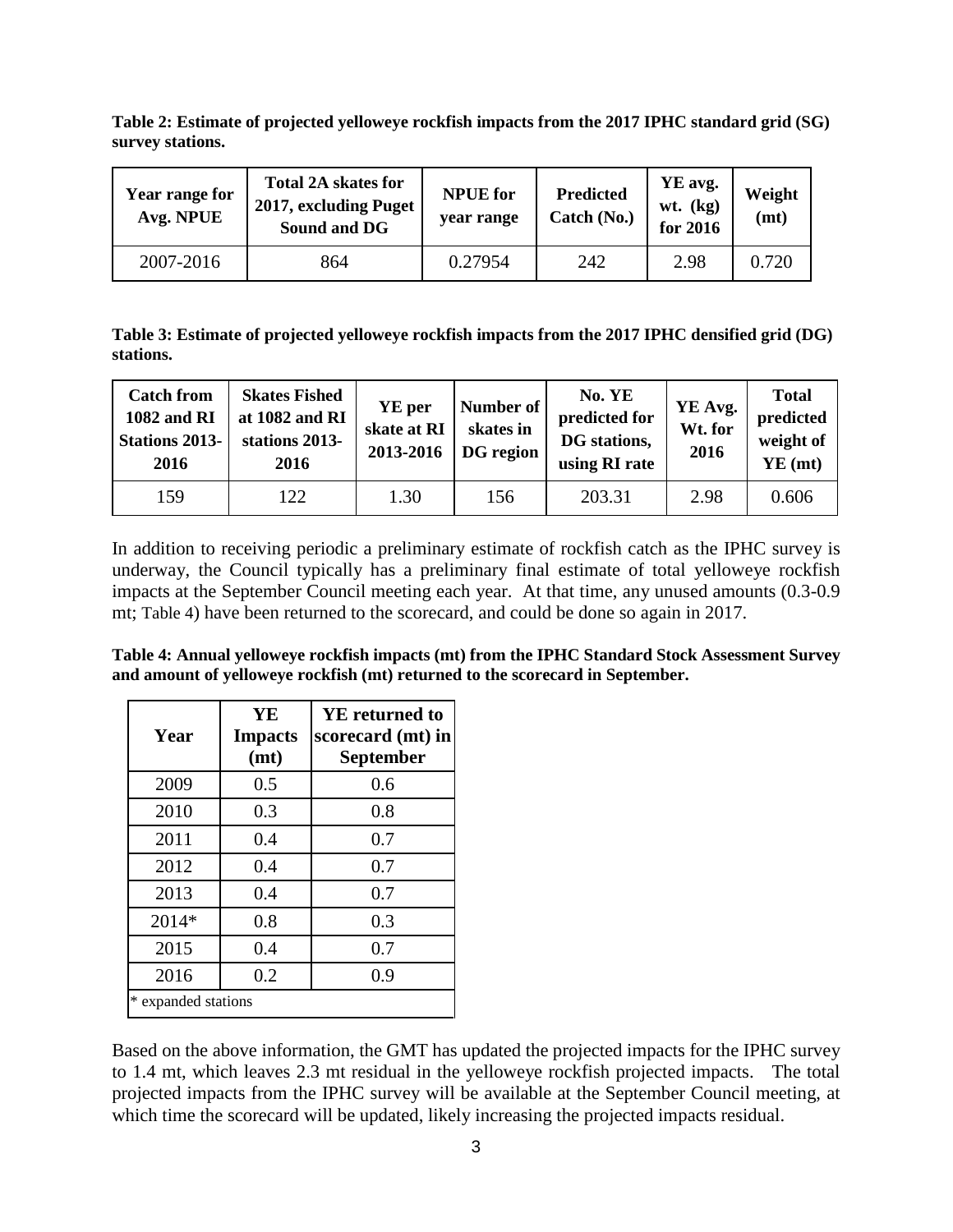#### **Sablefish Fixed Gear Fisheries in 2016**

In November, the GMT provided updates on the projected 2016 total landings for the primary season and daily trip limit (DTL) sablefish fisheries [\(Agenda Item F.3.a, Supplemental GMT](http://www.pcouncil.org/wp-content/uploads/2016/11/F3a_Sup_GMT_NOV2016BB.pdf)  [Report\)](http://www.pcouncil.org/wp-content/uploads/2016/11/F3a_Sup_GMT_NOV2016BB.pdf). [Table 5](#page-3-0) shows the final estimates of landings, landing target (allocation minus estimated discard), and attainment by sector for 2016.

<span id="page-3-0"></span>**Table 5: 2016 landing and attainment estimates for fixed gear sablefish fisheries (Pacific Coast Fisheries Information Network (PacFIN) queried on 2/28/2017. Sectors: Limited Entry North of 36° N. lat = LEN; Open Access North of 36° N. lat = OAN; Limited Entry South of 36° N. lat = LES, Open Access South of 36° N. lat = OAS).** 

| <b>Sector</b> | Landings (mt) | <b>Landing Target (mt)</b> | <b>Attainment</b> |
|---------------|---------------|----------------------------|-------------------|
| Primary       | 1,365         | 1,465                      | 93.1%             |
| <b>LEN</b>    | 206           | 258                        | 79.8%             |
| <b>OAN</b>    | 383           | 425                        | 90.1%             |
| <b>LES</b>    | 336           | 581                        | 57.7%             |
| <b>OAS</b>    | 23            | 473                        | 4.8%              |

### **Daily Trip Limit 2017**

[Table 6](#page-3-1) shows the trip limits in place during Period 1 (due to delay in rulemaking) and the adopted 2017 trip limits for the remainder of 2017.

#### <span id="page-3-1"></span>**Table 6: DTL Trip Limits for 2017.**

| <b>Sector</b> | <b>Trip Limit (Period 1)</b>                                                                           | <b>Trip Limit (Periods 2-6)</b>                                                                   |
|---------------|--------------------------------------------------------------------------------------------------------|---------------------------------------------------------------------------------------------------|
| <b>LEN</b>    | 1,275 lbs. per week, not to exceed<br>3,375 bi-monthly <sup>a</sup>                                    | 1,100 lbs. per week, not to exceed 3,300 bi-<br>monthly                                           |
| <b>OAN</b>    | 300 lbs. per day, or 1 landing per<br>week of up to 1,000 lbs., not to<br>exceed 2,000 lbs. bi-monthly | 300 lbs. per day, or 1 landing per week of up<br>to 900 lbs., not to exceed 1,800 lbs. bi-monthly |
| <b>LES</b>    | $2,000$ lbs. per week                                                                                  |                                                                                                   |
| <b>OAS</b>    | monthly                                                                                                | 300 lbs. per day, or 1 landing per week of up to 1,800 lbs., not to exceed 3,200 lbs. bi-         |

<sup>a</sup>As of February 7th, the weekly trip limit decreased to 1,125 lbs. per week for the remainder of Period 1.

Since the November Council meeting, the DTL model was updated with final 2016 landings and price data as well as new price indexes to account for inflation for the LEN and LES models that incorporate average price per pound. Based on the trip limits in [Table 6](#page-3-1) and the updated model, [Table 7](#page-4-0) shows the projected landings and attainment by sector for 2017 with fish tickets complete through February 28. As a reminder, electronic fish tickets are required for all commercial sablefish landings as of January 1, 2017. Previously, estimates were based on a combination of paper ticket data and "soft" data reported by port samplers (due to lag in paper ticket uploads into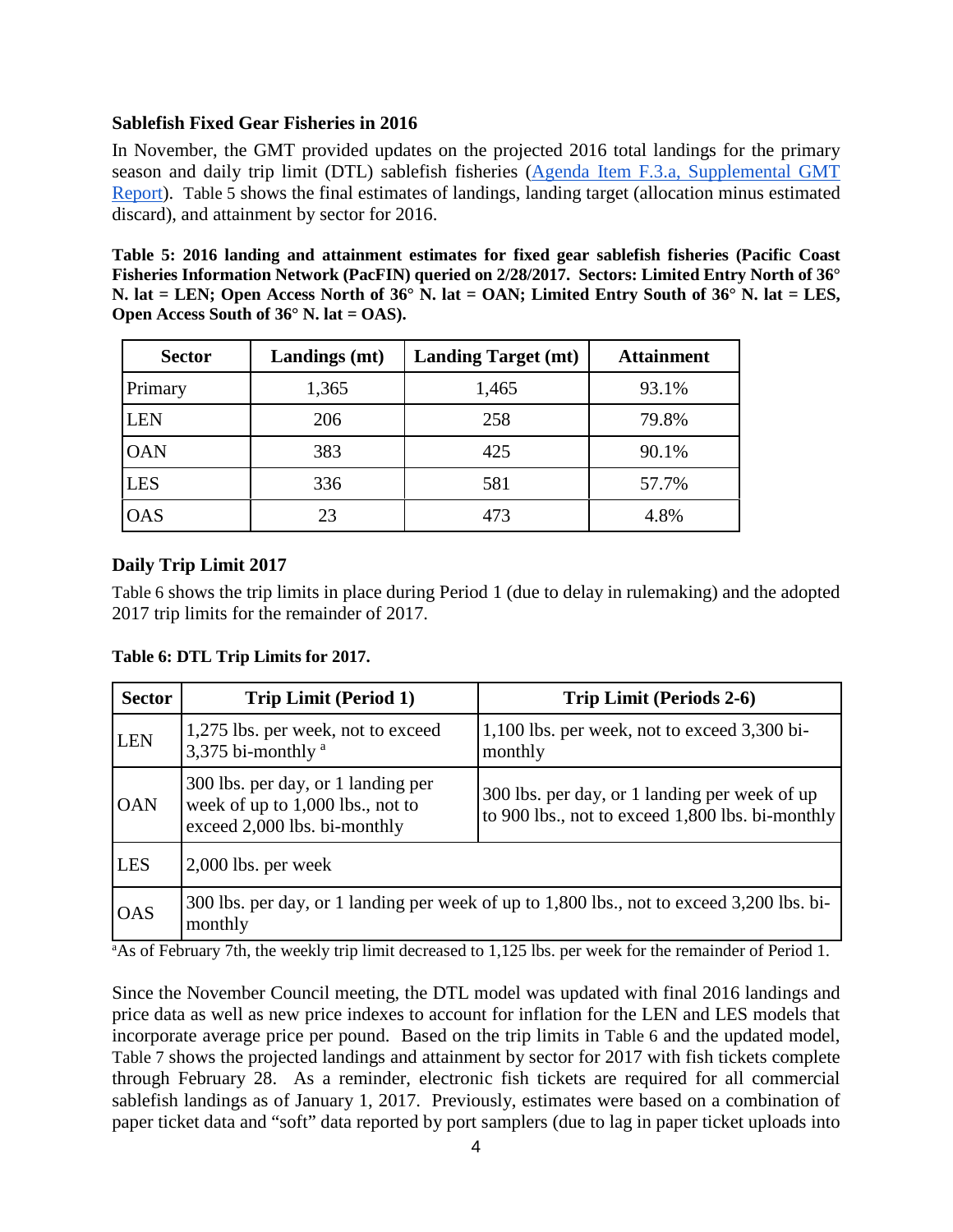PacFIN). Electronic tickets will allow us to better track each sector in comparison to previous years to assess changes in fishing activity and fine-tune model parameters (e.g. input years, weighting), in combination with industry input.

| <b>Sector</b> | Landings (mt) | <b>Landing Target (mt)</b> | <b>Attainment</b> |
|---------------|---------------|----------------------------|-------------------|
| LEN           | 174-216       | 258                        | 67-84%            |
| <b>OAN</b>    | 265-340       | 425                        | 62.5-80.1%        |
| <b>LES</b>    | 358-464       | 728                        | 49.2-63.7%        |
| OAS           | 44            | 312                        | 14%               |

<span id="page-4-0"></span>**Table 7: 2017 Projected Landing and Attainment Estimates for DTL fisheries.**

Weather conditions appear to have been poor in Period 1 and have affected predicted attainment. However, salmon opportunities are expected to be limited again in 2017 and therefore effort may be at the higher levels seen in 2015 and 2016 during the summer when weather improves.

### **2016 Scorecard**

Attachment 1 shows the final 2016 overfished species scorecard. Updates include final exempted fishing permit (EFP) landings, at-sea landings (tickets 90 percent complete through 11/18/16), and recreational updates for Oregon and California.

### **2017 Scorecard**

Attachment 2 shows the updated 2017 overfished species scorecard. Updates include new projections for the non-nearshore sector based on the model updated with 2015 data and projected yelloweye rockfish impacts for the IPHC stock assessment survey based on the expanded survey stations. The nearshore model was recently delivered by WCGOP and updates will be provided in April.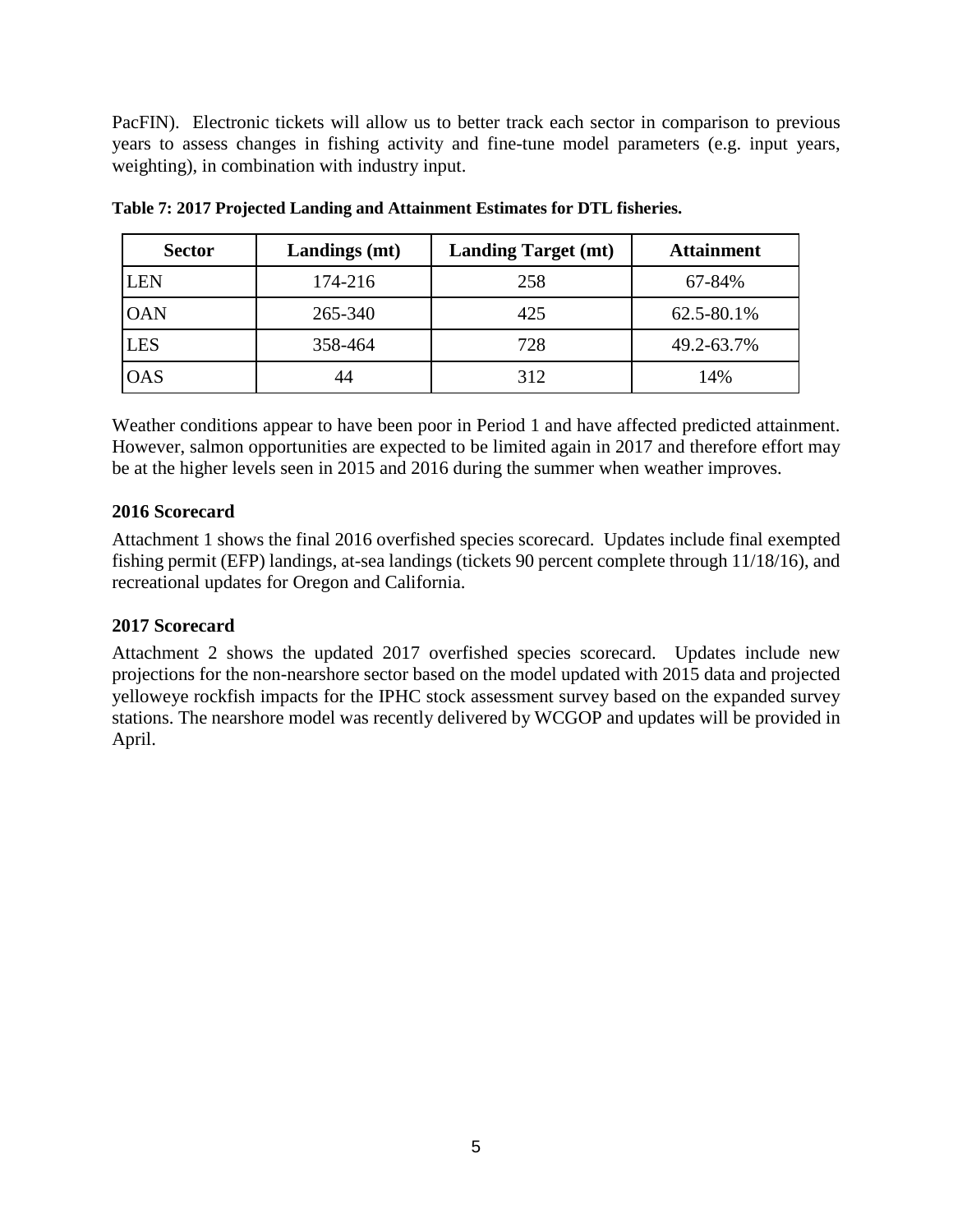| <b>Fishery</b>                                                                                                                                                                                                                                                                                                                                                            | Bocaccio b/          |                      | Canary                                   |                      |                          | Cowcod b/                |                     | <b>Dkbl</b>              | Petrale       |                            | <b>POP</b>           |                          | Yelloweye     |                      |
|---------------------------------------------------------------------------------------------------------------------------------------------------------------------------------------------------------------------------------------------------------------------------------------------------------------------------------------------------------------------------|----------------------|----------------------|------------------------------------------|----------------------|--------------------------|--------------------------|---------------------|--------------------------|---------------|----------------------------|----------------------|--------------------------|---------------|----------------------|
| Date: 11 March 2017                                                                                                                                                                                                                                                                                                                                                       | <b>Allocation a/</b> | Projected<br>Impacts | Allocation a/                            | Projected<br>Impacts | Allocation a/            | Projected<br>Impacts     | <b>Ilocation a/</b> | Projected<br>Impacts     | Allocation a/ | Projected<br>Impacts       | <b>Allocation a/</b> | Projected<br>Impacts     | Allocation a/ | Projected<br>Impacts |
| Off the Top Deductions                                                                                                                                                                                                                                                                                                                                                    | 8.3                  | 4.1                  | 15.2                                     | 14.8                 | 2.0                      | 2.0                      | 20.8                | 12.6                     | 236.6         | 261.7                      | 12.0                 | 12.5                     | 5.8           | 4.1                  |
| EFPc/                                                                                                                                                                                                                                                                                                                                                                     | 3.0                  | 0.1                  | 1.0                                      | 0.0                  | 0.0                      | 0.0                      | 0.1                 | 0.0                      | 0.0           | 0.0                        | 0.0                  | 0.0                      | 0.0           | 0.0                  |
| Research d/                                                                                                                                                                                                                                                                                                                                                               | 4.6                  | 3.7                  | 4.5                                      | 5.8                  | 2.0                      | 2.0                      | 2.1                 | 7.1                      | 14.2          | 17.7                       | 2.2                  | 3.0                      | 3.3           | 1.6                  |
| Incidental OA e/                                                                                                                                                                                                                                                                                                                                                          | 0.7                  | 0.3                  | 2.0                                      | 1.3                  | $\overline{\phantom{a}}$ | $\overline{\phantom{a}}$ | 18.4                | 5.3                      | 2.4           | 4.0                        | 0.6                  | 0.3                      | 0.2           | 0.2                  |
| Tribal f/                                                                                                                                                                                                                                                                                                                                                                 |                      |                      | 7.7                                      | 7.7                  |                          |                          | 0.2                 | 0.2                      | 220.0         | 240.0                      | 9.2                  | 9.2                      | 2.3           | 2.3                  |
| <b>Bottom Trawl</b>                                                                                                                                                                                                                                                                                                                                                       |                      |                      | 0.8                                      | 0.8                  |                          |                          | 0.2                 | 0.2                      | 45.4          | 70.0                       | 3.7                  | 3.7                      |               | 0.0                  |
| Troll                                                                                                                                                                                                                                                                                                                                                                     |                      |                      | 0.5                                      | 0.5                  |                          |                          | 0.0                 |                          |               |                            |                      |                          |               | 0.0                  |
| Fixed gear                                                                                                                                                                                                                                                                                                                                                                |                      |                      | 0.3                                      | 0.3                  |                          |                          | 0.0                 |                          |               |                            |                      |                          | 2.3           | 2.3                  |
| mid-water                                                                                                                                                                                                                                                                                                                                                                 |                      |                      | 3.6                                      | 3.6                  |                          |                          | 0.0                 |                          |               |                            |                      |                          |               | 0.0                  |
| whiting                                                                                                                                                                                                                                                                                                                                                                   |                      |                      | 4.3                                      | 4.9                  |                          |                          |                     | 0.3                      |               |                            | 7.2                  | 11.1                     |               |                      |
| <b>Trawl Allocations</b>                                                                                                                                                                                                                                                                                                                                                  | 85.0                 | 81.9                 | 58.5                                     | 45.0                 | 1.4                      | 1.4                      | 308.9               | 297.9                    | 2.638.4       | 2.638.4                    | 144.6                | 134.5                    | 1.1           | 1.1                  |
| <b>SB Trawl</b>                                                                                                                                                                                                                                                                                                                                                           | 85.0                 | 81.9                 | 44.5                                     | 44.5                 | 1.4                      | 1.4                      | 292.8               | 292.8                    | 2,633.4       | 2,633.4                    | 124.2                | 124.2                    | 1.1           | 1.1                  |
| -At-Sea Trawl                                                                                                                                                                                                                                                                                                                                                             |                      |                      | 14.0                                     | 0.5                  |                          |                          | 16.1                | 5.1                      | 5.0           | 5.0                        | 20.4                 | 10.3                     | 0.0           | 0.0                  |
| a) At-sea whiting MS                                                                                                                                                                                                                                                                                                                                                      |                      |                      | 5.8                                      | 0.4                  |                          |                          | 6.7                 | 1.6                      |               |                            | 10.2                 | 7.2                      |               |                      |
| b) At-sea whiting CP                                                                                                                                                                                                                                                                                                                                                      |                      |                      | 8.2                                      | 0.1                  |                          |                          | 9.4                 | 3.5                      |               |                            | 10.2                 | 3.1                      |               |                      |
| <b>Non-Trawl Allocation</b>                                                                                                                                                                                                                                                                                                                                               | 268.7                | 68.5                 | 51.3                                     | 43.6                 | 2.6                      | 0.8                      | 16.3                | 6.3                      | 35.0          |                            | 7.5                  | 0.4                      | 12.1          | 9.6                  |
| Non-Nearshore                                                                                                                                                                                                                                                                                                                                                             | 82.1                 |                      | 3.9                                      |                      |                          |                          |                     | 6.1                      |               |                            |                      | 0.4                      | 0.6           | 0.7                  |
| LE FG                                                                                                                                                                                                                                                                                                                                                                     |                      |                      |                                          | 1.0                  |                          |                          |                     |                          |               | 0.4                        |                      |                          |               |                      |
| OA FG                                                                                                                                                                                                                                                                                                                                                                     |                      |                      |                                          | 0.2                  |                          |                          |                     |                          |               |                            |                      |                          |               |                      |
| Directed OA: Nearshore                                                                                                                                                                                                                                                                                                                                                    | 1.0                  | 0.5                  | 6.9                                      | 6.5                  |                          |                          |                     | 0.2                      |               | 0.0                        |                      |                          | 1.9           | 1.8                  |
| Recreational Groundfish                                                                                                                                                                                                                                                                                                                                                   |                      |                      |                                          |                      |                          |                          |                     |                          |               |                            |                      |                          |               |                      |
| <b>WA</b>                                                                                                                                                                                                                                                                                                                                                                 |                      |                      | 3.5                                      | 2.4                  |                          |                          |                     | $\overline{\phantom{a}}$ |               | $\overline{\phantom{a}}$ . |                      | $\overline{\phantom{a}}$ | 3.1           | 3.1                  |
| <b>OR</b>                                                                                                                                                                                                                                                                                                                                                                 |                      |                      | 12.0                                     | 9.8                  |                          |                          |                     | $\overline{\phantom{a}}$ |               | $\overline{\phantom{a}}$   |                      | $\overline{\phantom{a}}$ | 2.8           | 2.7                  |
| CA                                                                                                                                                                                                                                                                                                                                                                        | 185.6                | 68.0                 | 25.0                                     | 23.7                 |                          | 0.8                      |                     | $\overline{\phantom{a}}$ |               | $\overline{\phantom{a}}$ . |                      | $\overline{\phantom{a}}$ | 3.7           | 1.3                  |
| <b>TOTAL</b>                                                                                                                                                                                                                                                                                                                                                              | 362.0                | 154.5                | 125.0                                    | 103.4                | 6.0                      | 4.2                      | 346.0               | 316.8                    | 2,910.0       | 2,900.1                    | 164.1                | 147.4                    | 19.0          | 14.8                 |
| 2016 Harvest Specification                                                                                                                                                                                                                                                                                                                                                | 362                  | 362                  | 125                                      | 125                  | 6.0                      | 6.0                      | 346                 | 346                      | 2,910         | 2,910                      | 164                  | 164                      | 19            | 19                   |
| <b>Difference</b>                                                                                                                                                                                                                                                                                                                                                         | 0.0                  | 207.5                | 0.0                                      | 21.6                 | 0.0                      | 1.8                      | 0.0                 | 29.2                     | 0.0           | 9.9                        | $-0.1$               | 16.6                     | 0.0           | 4.2                  |
| <b>Percent of ACL</b>                                                                                                                                                                                                                                                                                                                                                     | 100.0%               | 42.7%                | 100.0%                                   | 82.7%                | 100.0%                   | 70.0%                    | 100.0%              | 91.6%                    | 100.0%        | 99.7%                      | 100.1%               | 89.9%                    | 100.0%        | 77.9%                |
|                                                                                                                                                                                                                                                                                                                                                                           |                      | mm                   | not applicable                           |                      |                          |                          |                     |                          |               |                            |                      |                          |               |                      |
| Key                                                                                                                                                                                                                                                                                                                                                                       | $\sim$               |                      | trace, less than 0.1 mt                  |                      |                          |                          |                     |                          |               |                            |                      |                          |               |                      |
|                                                                                                                                                                                                                                                                                                                                                                           |                      |                      | Fixed Values<br>= off the top deductions |                      |                          |                          |                     |                          |               |                            |                      |                          |               |                      |
| a/ Formal allocations are represented in the black shaded cells and are specified in regulation in Tables 1b and 1e. The other values in the allocation columns are 1) off the top deductions, 2) set asides from the trawl al<br>sea petrale only) 3) ad-hoc allocations recommended in the 2013-14 EIS process, 4) HG for the recreational fisheries for canary and YE. |                      |                      |                                          |                      |                          |                          |                     |                          |               |                            |                      |                          |               |                      |
| b/ South of 40°10' N. lat.                                                                                                                                                                                                                                                                                                                                                |                      |                      |                                          |                      |                          |                          |                     |                          |               |                            |                      |                          |               |                      |
| c/ EFPs are amounts set aside to accommodate anticipated applications. Values in this table represent the estimates from the 13-14 biennial cycle, which are currently specified in regulation.                                                                                                                                                                           |                      |                      |                                          |                      |                          |                          |                     |                          |               |                            |                      |                          |               |                      |

Attachment 1. Allocations<sup>a</sup> and projected mortality impacts (mt) of overfished groundfish species for 2016.

d/ Includes NMFS trawl shelf-slope surveys, the IPHC halibut survey, and expected impacts from SRPs and LOAs.

e/ The GMT's best estimate of impacts as analyzed in the 2015-2016 Environmental Impact Statement (Appendix B), which are currently specified in regulation.

f/ Tribal values in the allocation column represent the the values in regulation. Projected impacts are the tribes best estimate of catch.